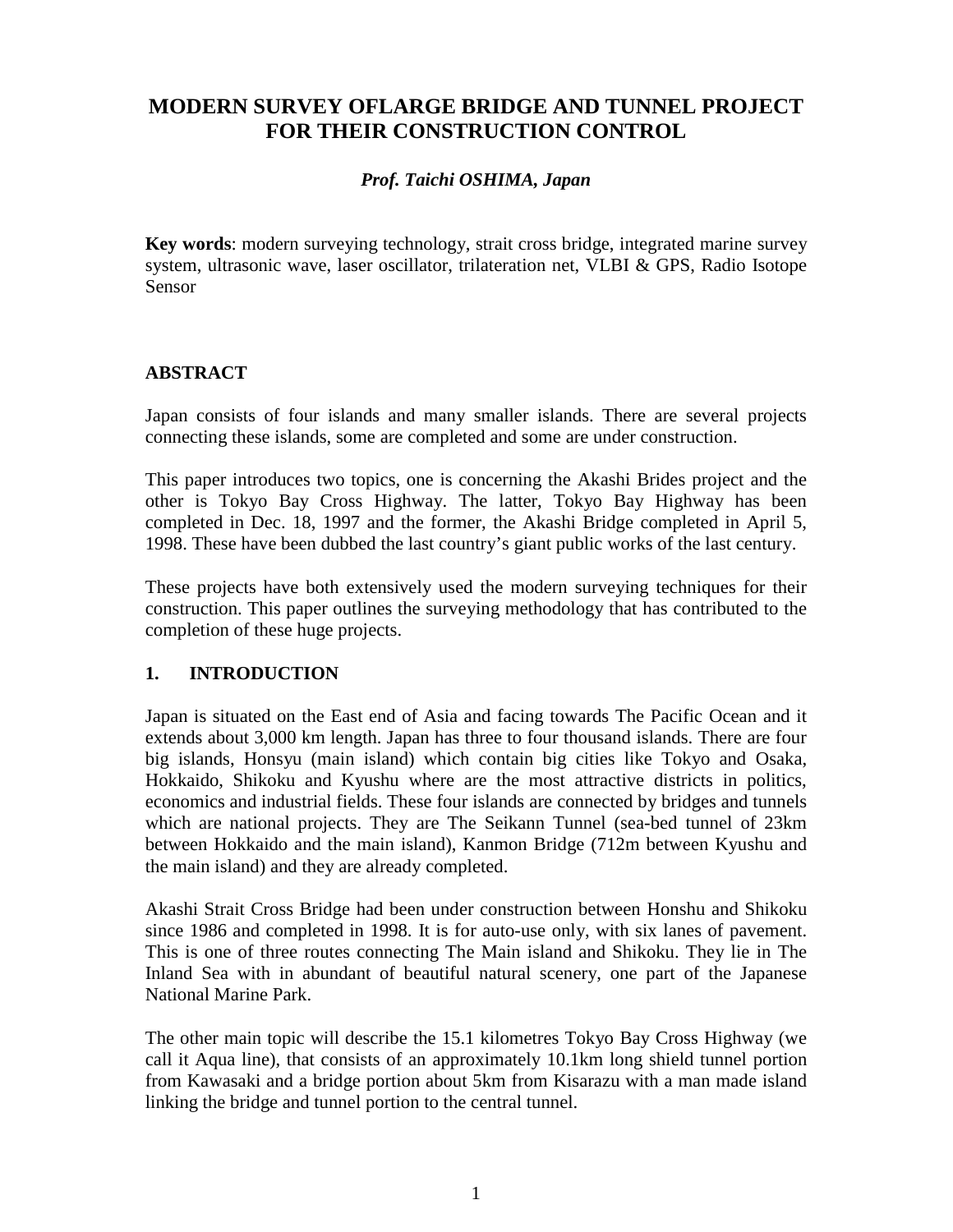These two big projects mentioned above, are extensively managed by the modern surveying technology in its process of construction. This report describes on how surveying technique was used and how this contributed to the actual field construction project.

### **2. AKASHI STRAIT CROSS BRIDGE**

There are three routes connecting The Main island and Shikoku as I already mentioned above. The Akashi-Naruto route is one of them and completed in April of 1998. The Akashi Strait Cross Bridge is on the Akashi-Naruto route and is near to the main land and the longest suspension bridge in the world. The bridge's total length is 3,910 meters and consist of three spans with two hinge stiffening trusses. The construction charge is 4,013,235,000 \$ and 836,029,400\$ per 1km in 4,8km length including the bridge and the connecting part to the national highway. It is more expensive than the other bridges connecting between The Main island and Shikoku.

The allowable wind velocity for designing this bridge presumed to endure for the one occurring once during 150 years. The truss with stiffener girder type is maintained to keep safely at the time of 80m/sec heavy storm. The two cables with 1.1 meter diameter which consists of 37,000 piano metal lines, each line has 5 mm diameter, were used for supporting the stiffener girder truss load. The height of the main tower is about 300 meters above the mean sea level of Tokyo Bay. It exceeds the Tokyo Tower height of 333 meters by adding the foundation height. Fig. 1 shows the cross section of the bridge.



**Fig. 1.** Akashi Strait Cross Bridge

### **2.1 Surveying of Akashi Strait Cross Bridge**

Surveying of Akashi Strait Cross Bridge is divided into four categories, they are fundamental control surveying, surveying for setting the steel caisson foundation, control survey for main tower and cable of suspension bridge.

### **2.2 Fundamental Control Surveying**

This is the control survey to determine the coordinates for field work of bridging and its related at both beach sides. This is the first and second order trilateration method using electromagnetic distance meter (EDM) and theodolite. Ten reading works in one set are continued three times and the allowable deviation of reading distance in one set is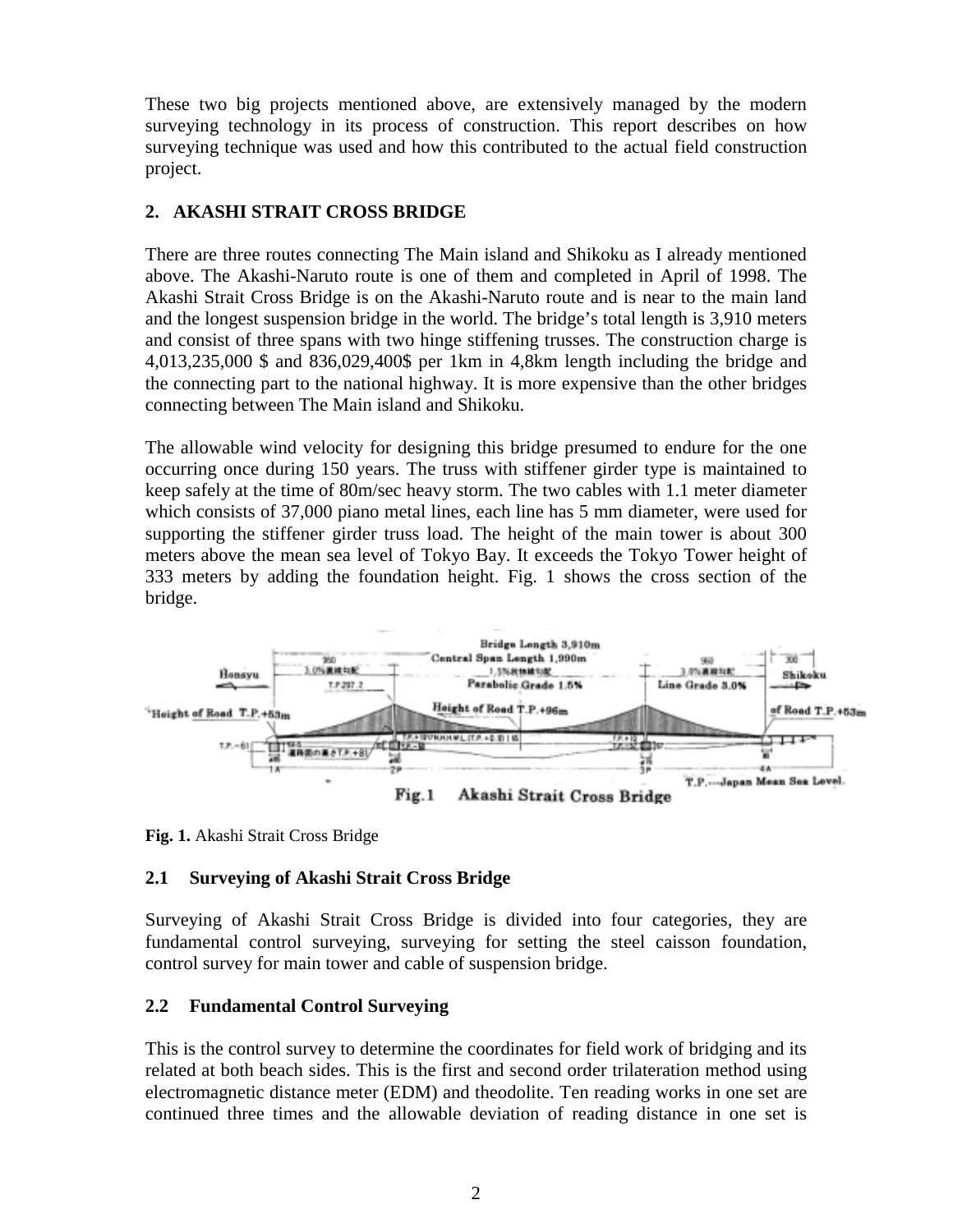within 20mm in consideration of all meteorological data. The difference between actual measured distance and checking survey is as follows:

**Table 1.** Distance Check (Spherical) First Order Net

|             | Ins.Pt. Obs.Pt.  | Length                             | Check                               | Dif. Lim    |          |
|-------------|------------------|------------------------------------|-------------------------------------|-------------|----------|
| AA I $-2-1$ | 坂<br>$AAII - 16$ | 3 896.738<br>702.163<br>※6 472.284 | 3 896.752<br>3 702.169<br>6 472.294 | 面回<br>$+10$ | 国国<br>20 |

Second Order Net

| Ins.Pt. Obs.Pt. |             | Length  | Check:  | Dif. | Lim |
|-----------------|-------------|---------|---------|------|-----|
| AA II -23       | $AAII - 21$ | 933.670 | 933.674 | 自国   | 面面  |
| ۰               | AA II -25   | 964.136 | 964.138 |      | 20  |

Fundamental control survey was performed using the Range-master-III type, YHP 3808A Wild T3 and T2. After 1963, K+E Auto-ranger-JX and Sokkia Total Station SET 2EX were used instead of Range-master. The result of over-sea levelling using Wild N3 and T3 is as follows:

– The standard deviation of one observation value  $+ 11.3 \text{mm}$ 

 $-$  The standard deviation of mean value  $+1.9$ mm

At the both beaches the first order levelling was performed and the error was –0.6mm and

–0.7mm compared to the national levelling points.

### **2.3 Surveying of Steel Caisson Foundation**

The Steel Caisson was set up at the predetermined position as the both pier foundation of 2P and 3P of the main tower. Before the setting the steel foundation, large-scale dredger was used for excavating works in accuracy of flatness within+20cm at the sea bottom of 60 meters deep. There at the sea-bottom, the integrated marine survey system was used to check the flatness of excavated bottom. This system measures various marine data such as marine current velocity, direction, temperature besides the depth of sea bottom. Such data are acquired in real time by using ultrasonic wave with topographic resolution +5cm. All types of marine information are recorded on one magnetic tape and on time computed. Unprecedented accuracy is achieved with frequency of 500 kHz and a resolving power of 5cm. Water depth is measured at 120 points in one second by scanning every 1/15,000 second. The figure shows the on-line measuring system by ultrasonic wave which are managed automatically by multi-fan beam modulator on the Grab Ship. The dredger can be used for excavating depending upon the result of sea-bed measurement by ultrasonic wave.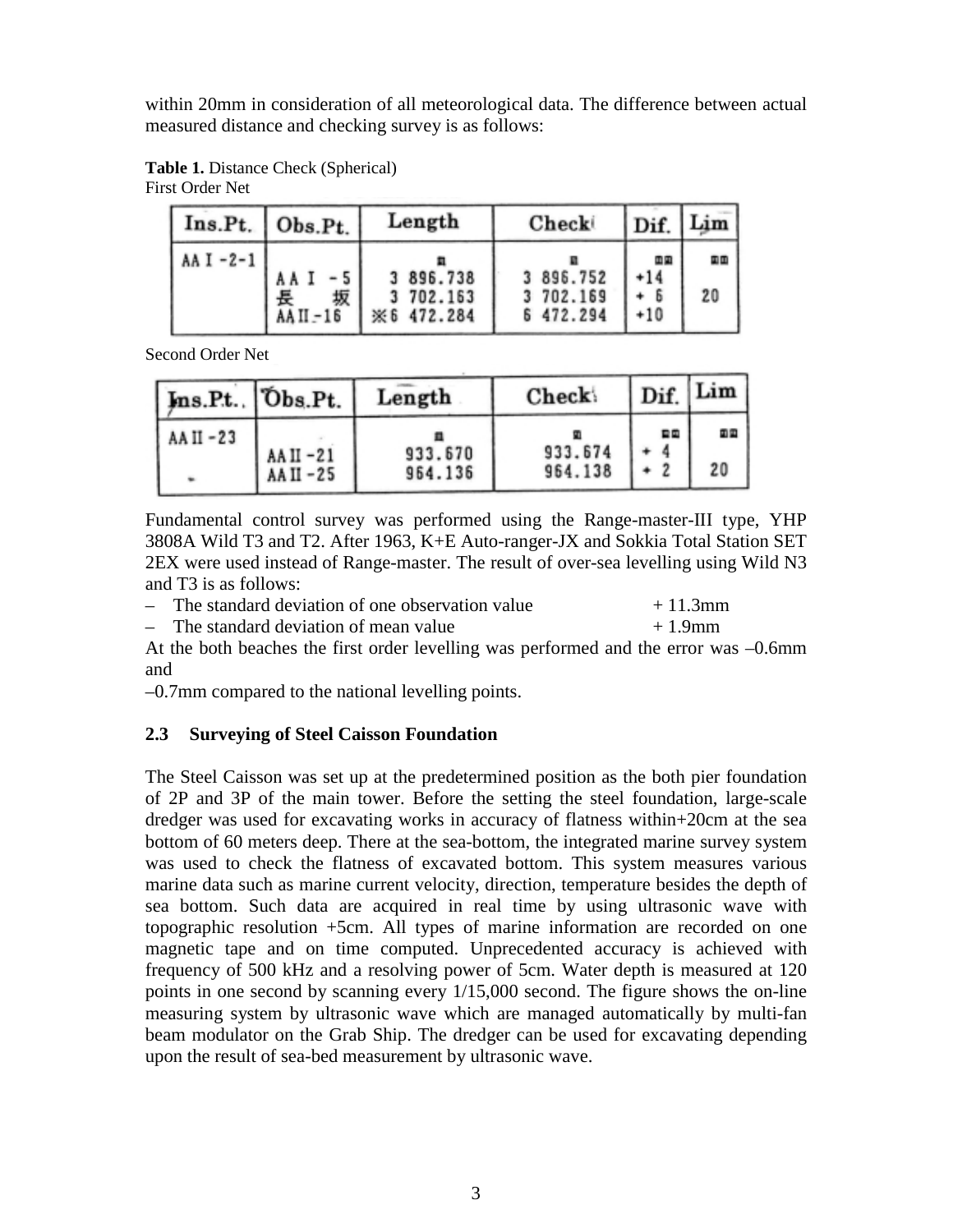

**Fig. 2** High Performance Three-Dimensional Sea bed measuring System developed by Taisei Construction Co. Ltd. Dr. Kanzaki.

The three-dimensional topographic measuring system emits a fan-shaped beam of 500 kHz, called a multi-fan beam, and electronically scans by the cross-fan method to measure depth data at 120 points. Depth is measured every second by an electronic scanner and the moving vessel acquires threedimensional information on the seabed in a short time.

- Unprecedented accuracy is achieved with frequency of 500 kHz and a resolving power of 5cm
- Higher frequency and compactness of the transmitter / receiver (30kg)
- Continuously measures the topography of the seabed at a width over three times the water depth.
- Water depth is measured at 120 points in one second by scanning every 1/15,000 second.
- Real-time data is acquired on board, with the resultant increase in work management efficiency.

#### **2.4 Control Survey of Main Tower and Cable**

The control survey of the main tower has been done in the factory and checked in fabricating process each 30 step and used three dimensional comparator machine. The several points are checked as each scaffolding step whether the position accuracy is kept within  $1/10,000$  and finally at the top of the tower in the filed, accuracy of coordinates was controlled within 28.3mm. Also vertically was surveyed by EDM system. This operation was performed during midnight, sometimes continued up to the early morning and finally placed within 1/5,000 of the tower lenght at the top of tower. In fact the verticality error was +5.26mm in south direction and 0.06mm in east direction and 1.08mm as mean value in all direction and gained high accuracy result.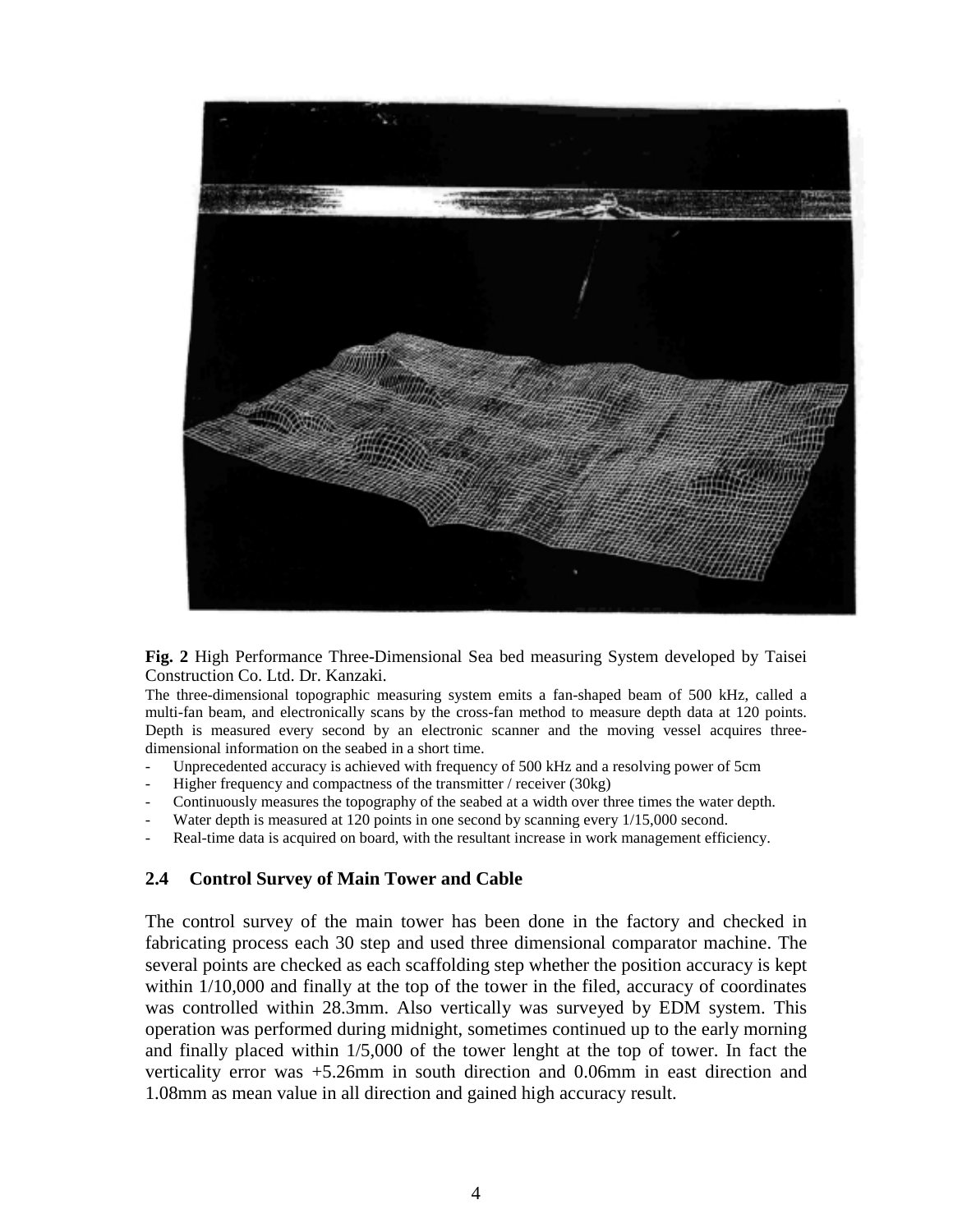The control survey of cable was performed using laser oscillators when it hanged over the bridge. The figure shows the field works, A is laser oscillators and B is receiver. At the center of cable, the sag is adjusted so as to keep the predetermined value in consideration of temperature affection.



**Fig. 3** Control Survey of Cable

### **3. TOKYO BAY CROSS HIGHWAY (TOKYO BAY AQUA LINE)**

The Trans-Tokyo Bay Highway completed on Dec. 18, 1997, after eight years four months. The project to build the 15.1 kilometer Tokyo Bay Aqua Line – a toll road that includes the tunnel and links Kawasaki and Kisarazu in Chiba Prefecture – cost 1.44 trillion yen (10.6 billion \$). The road consists of approximately a 10 km long shield tunnel portion from Kawasaki, a bridge portion is about 5 km long from Kisarazu with a man-made island linking the bridge and the tunnel portions to the central tunnel. This construction project is of a scale unequaled anywhere in the world requiring the introduction of the latest technology, from the design stage right through to the actual construction work.

Lower figures show the plan and profile of Trans-Tokyo Bay Highway.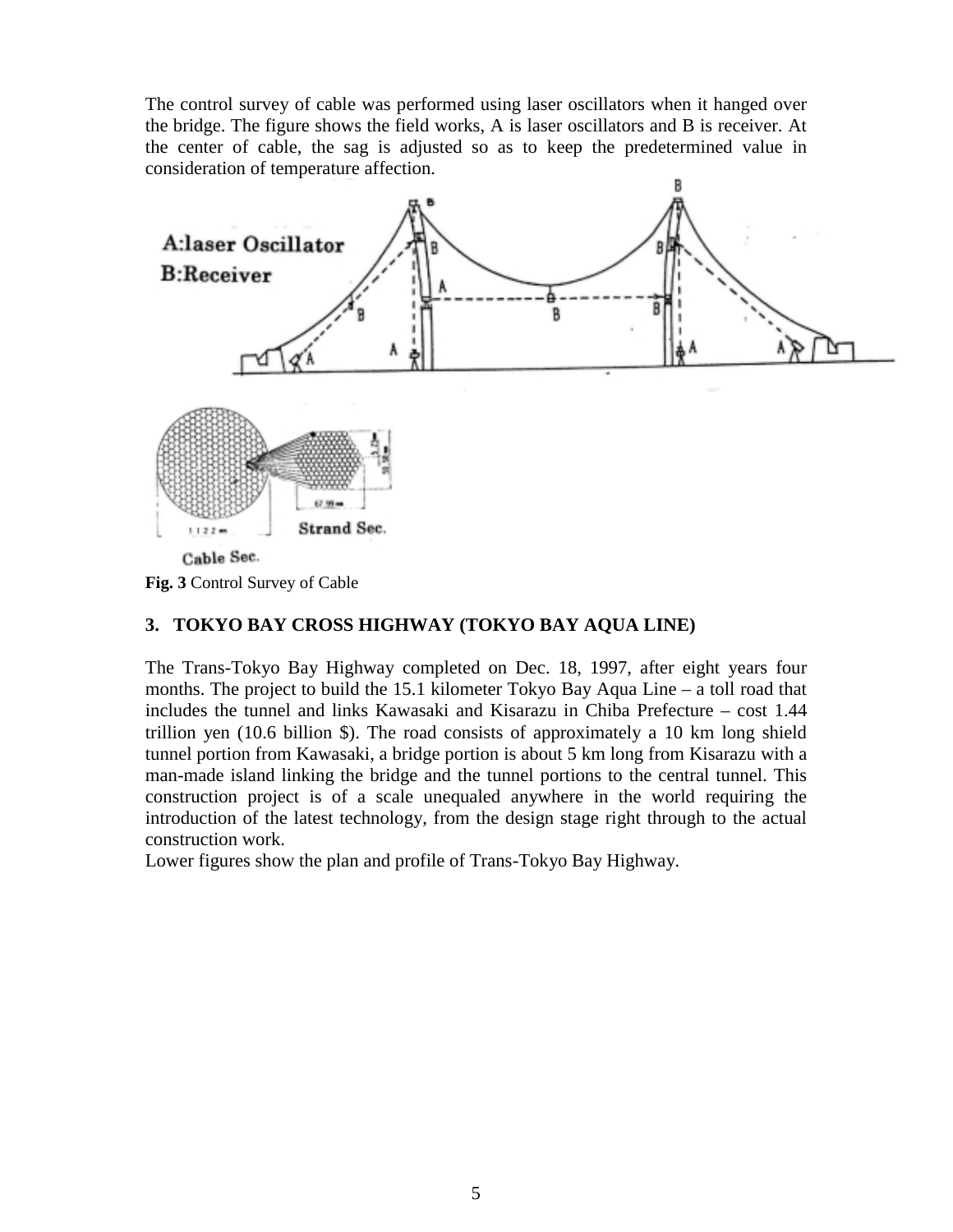

**Fig. 4** Tokyo Bay Cross Highway (Site Length 15.1km) Upper figure: Plan, Lower figure: Profile

### **3.1 Control Survey of construction points**

The control survey is divided into 3 categories, (1) control survey of deciding the main points along Tokyo Bay and for construction of shield tunnels and bridge (2) surveying in the tunnel (3) fabricated accuracy of segment.

### **3.2 Control Survey of deciding the main points along Tokyo Bay**

As several main points of covering along Tokyo Bay are needed, the free net analysis has been performed by connecting the national triangulation points, six points trilateration net. The Range-master III and III-S of K&E and Geodimeter 8 of AGA and Leica Wild D120 were used.

Control points for construction of shield tunnel and bridge were surveyed. Using the upper main points along Tokyo Bay. This filed works had been performed in 1989. In 1995 these control points are resurveyed by GPS and confirmed its exactness and gained the accuracy +1.3mm for the 4 outer net control points. The mean distance between these points is 18.5km. Therefore, fixing 4 points coordinates, the other all control points for construction of shield tunnel and bridge were checked and gained the accuracy of +6.1mm by GPS and confirmed shifting about 20mm forward east-northern direction for 7 points out of 9 point.

And also combined VLBI points of government control point, did the accuracy comparison and confirmed the mean value of adjustment to be 3.1mm for the mean distance with VLBI point. The height of control points along Tokyo Bay and for construction of shield tunnel also measured by EDM system in 1989 and GPS in 1995. Finally GPS values were used for controlling actual tunnel excavation works about 60 per cent because appeared small height error of GPS.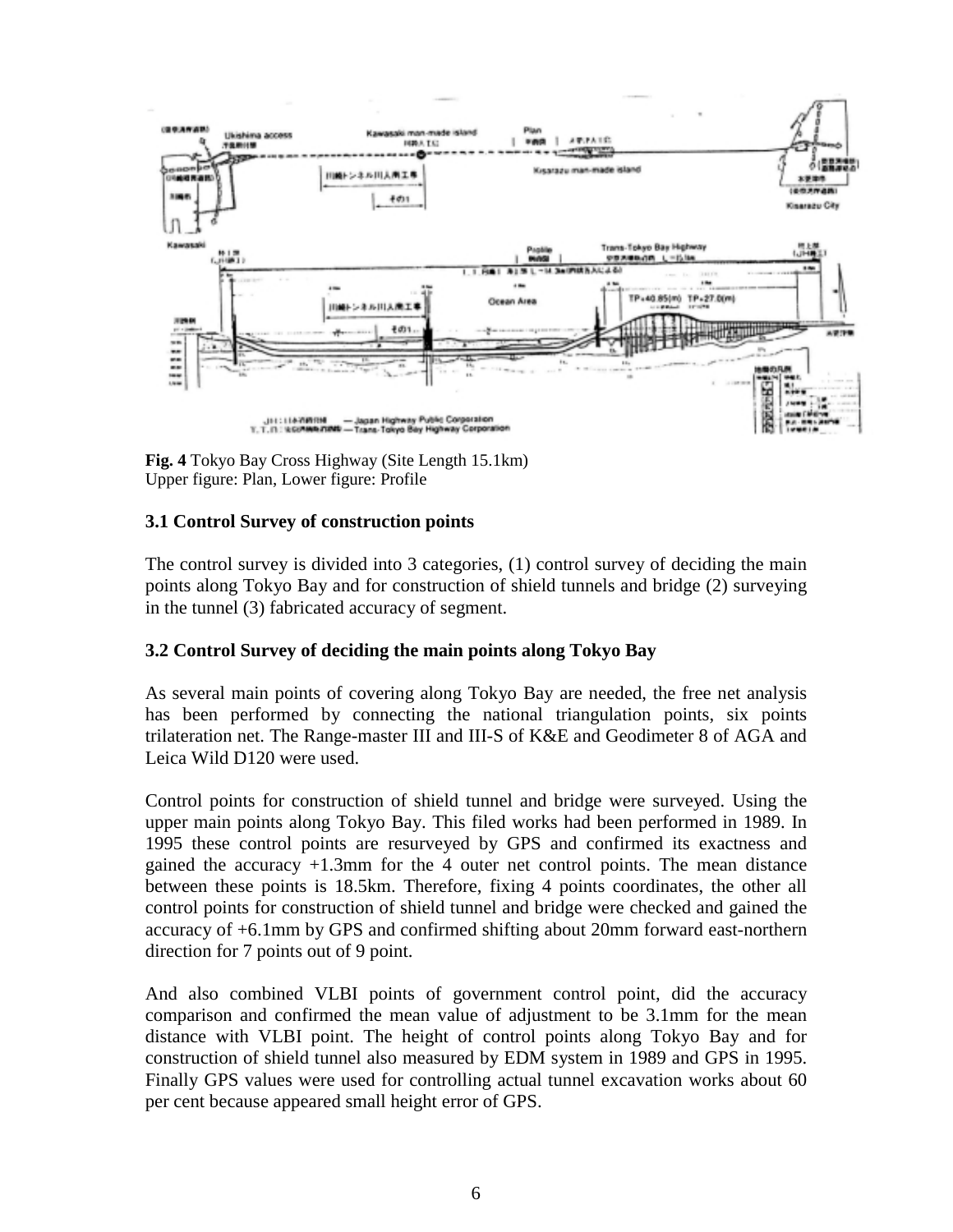#### **3.3 Control Survey in Tunnel**

Control survey in tunnel was executed using the outer control points for construction of shield tunnel. The outer control points and inside control points in tunnel are connected by following two ways. The one is piano wire line points dropped into tunnel. The two points dropped in tunnel are extended by means of traversing survey with total station system. Concerning to the deviation of measuring values within tunnel, at the sites of 1,010m and 1,190m from entrance of tunnel, traversing points set on the upper half of tunnel section and lower part were compared to the coordinates and confirmed within +30mm and direction errors by Gyroscope were also checked within 5 second. At the joint point of excavating tunnel from both sides, the deviation error between Kawasaki man-made island to Ukishima (refer to Fig.4) was 151.4mm traversing points 26, mean length between points 81m, standard deviation of measuring angle +3.88" and from Ukishima to Kawasaki man-made island was 62.7mm, traversing points 13, mean length between points 258m and standard deviation of measuring angle +1.66".

#### **3.4 Assemblying accuracy of Segment**

To join the segment within the tunnel, excavating machines of both sides stops separating from each side 50 meter. The head of boring machine RI sensor (Radio Isotope) is attached to detect the positions in the tunnel section. The RI sensor can measure within +5mm in plane, therefore during excavation in 50 meter, segment of both side section can coincide within error of 1cm.

#### **4. CONCLUSION**

Here the typical Japanese Civil Engineering Projects are introduced and how the modern survey technique has taken advantage of its process of construction. The author hopes to contribute these technology in more systematic, automatic and integrated way in conjunction to other high technology in all engineering fields in future. He also welcomes any comments and suggestions on this paper and its related problems.

### **ACKNOWLEDGEMENT**

The author wishes to express his sincere appreciation to the many individuals who have contributed to this paper. Specifically thanks are due to Mr. Yasutaka Izumi, Manager, Construction Management Section, Trans-Tokyo Bay Highway Corp., Mr. Ryuji Matsumoto, Head of Joint Venture Office (JVO), Kawasaki Tunnel, Mr. Takayoshi Nakamura, Head of JVO, Central man-made Island, Mr. Makoto Kitagawa, Head of Tarumi Construction Office, Honshu-Shikoku Bridge Authority who supplied valuable materials, papers and numerous suggestions. The author also should like to extend his thanks to Mr Takeshi Yamane, the former President of Honshu-Sikoku Bridge Authority for his good advice. And also express the thanks to The Taisei Construction Co. Ltd., Dept. of Technical development, Asia Aerial Survey Co. Ltd., Kokusai Aerial Survey Co. Ltd., Kansai Technical Center and Hasshu Co. Ltd. for their contribution presented the valuable data and advice. Mr. Stephen Longfey has contributed for proofreading of this paper.